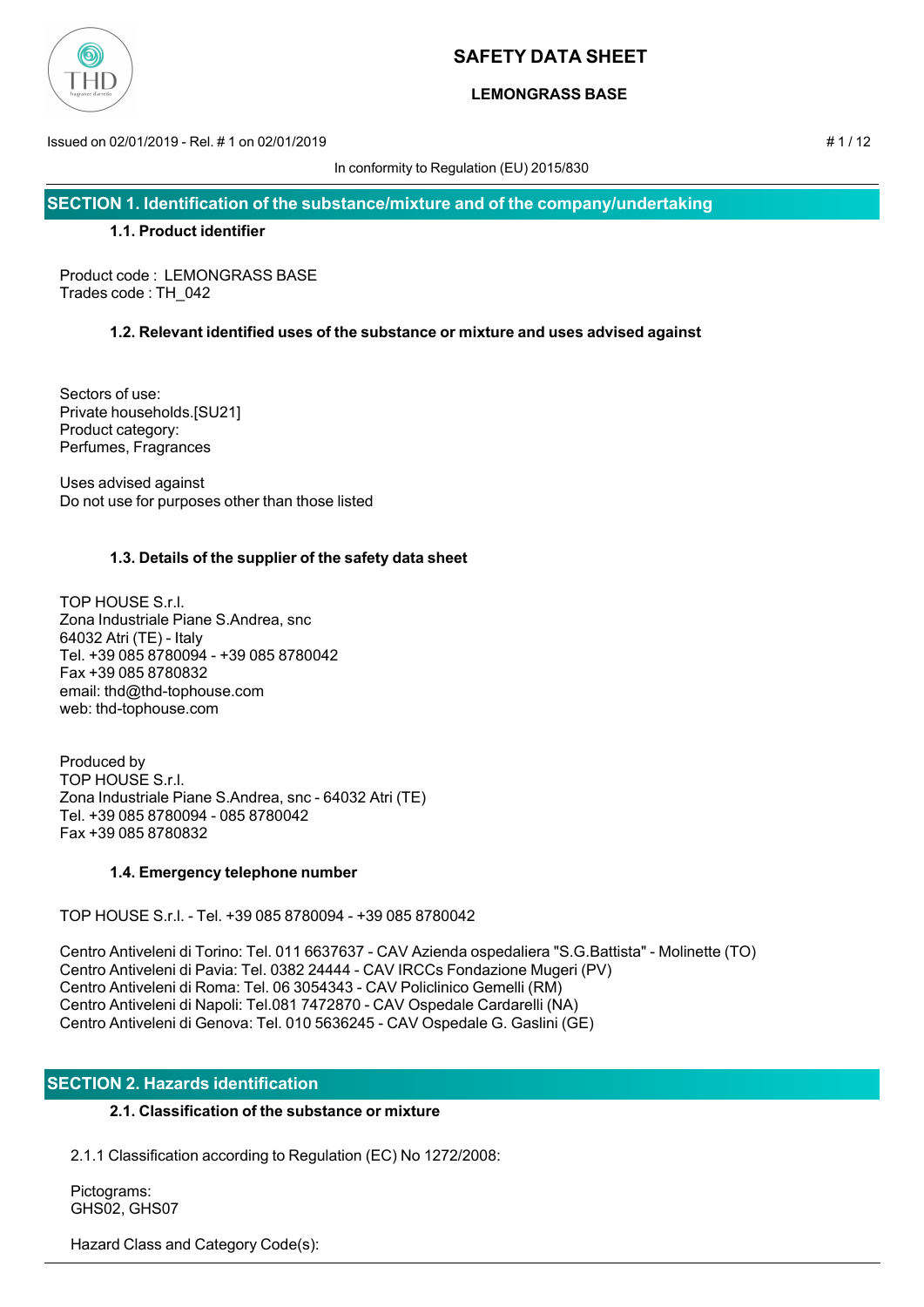

### **LEMONGRASS BASE**

Issued on 02/01/2019 - Rel. # 1 on 02/01/2019 # 2 / 12

In conformity to Regulation (EU) 2015/830

Flam. Liq. 2, Skin Sens. 1, Aquatic Chronic 3

Hazard statement Code(s):

H225 - Highly flammable liquid and vapour.

H317 - May cause an allergic skin reaction.

H412 - Harmful to aquatic life with long lasting effects.

The product easy inflames if subordinate to an ignition source.

The product, if brought into contact with skin can cause skin sensitization.

The product is dangerous to the environment as it is harmful to aquatic life with long lasting effects

### **2.2. Label elements**

Labelling according to Regulation (EC) No 1272/2008:

Pictogram, Signal Word Code(s): GHS02, GHS07 - Danger

Hazard statement Code(s):

H225 - Highly flammable liquid and vapour.

H317 - May cause an allergic skin reaction.

H412 - Harmful to aquatic life with long lasting effects.

Supplemental Hazard statement Code(s): not applicable

Precautionary statements:

General

P101 - If medical advice is needed, have product container or label at hand.

P102 - Keep out of reach of children.

Prevention

P210 - Keep away from heat, hot surfaces, sparks, open flames and other ignition sources. No smoking.

P233 - Keep container tightly closed.

P261 - Avoid breathing dust/fume/gas/mist/vapours/spray.

P273 - Avoid release to the environment.

Response

P302+P352 - IF ON SKIN: Wash with plenty of water.

P333+P313 - If skin irritation or rash occurs: Get medical advice/attention.

P363 - Wash contaminated clothing before reuse.

P370+P378 - In case of fire: Use water or CO2 to extinguish.

Storage

P403+P235 - Store in a well-ventilated place. Keep cool.

Disposal

P501 - Dispose of contents/container according to local law.

Contains:

l-carvone, citronellal, citral, D-limonene , Nérol, Turpentine, ALFA PINENE

### **2.3. Other hazards**

The substance / mixture NOT contains substances PBT/vPvB according to Regulation (EC) No 1907/2006, Annex XIII

No information on other hazards Packaging to be fitted with a tactile warning



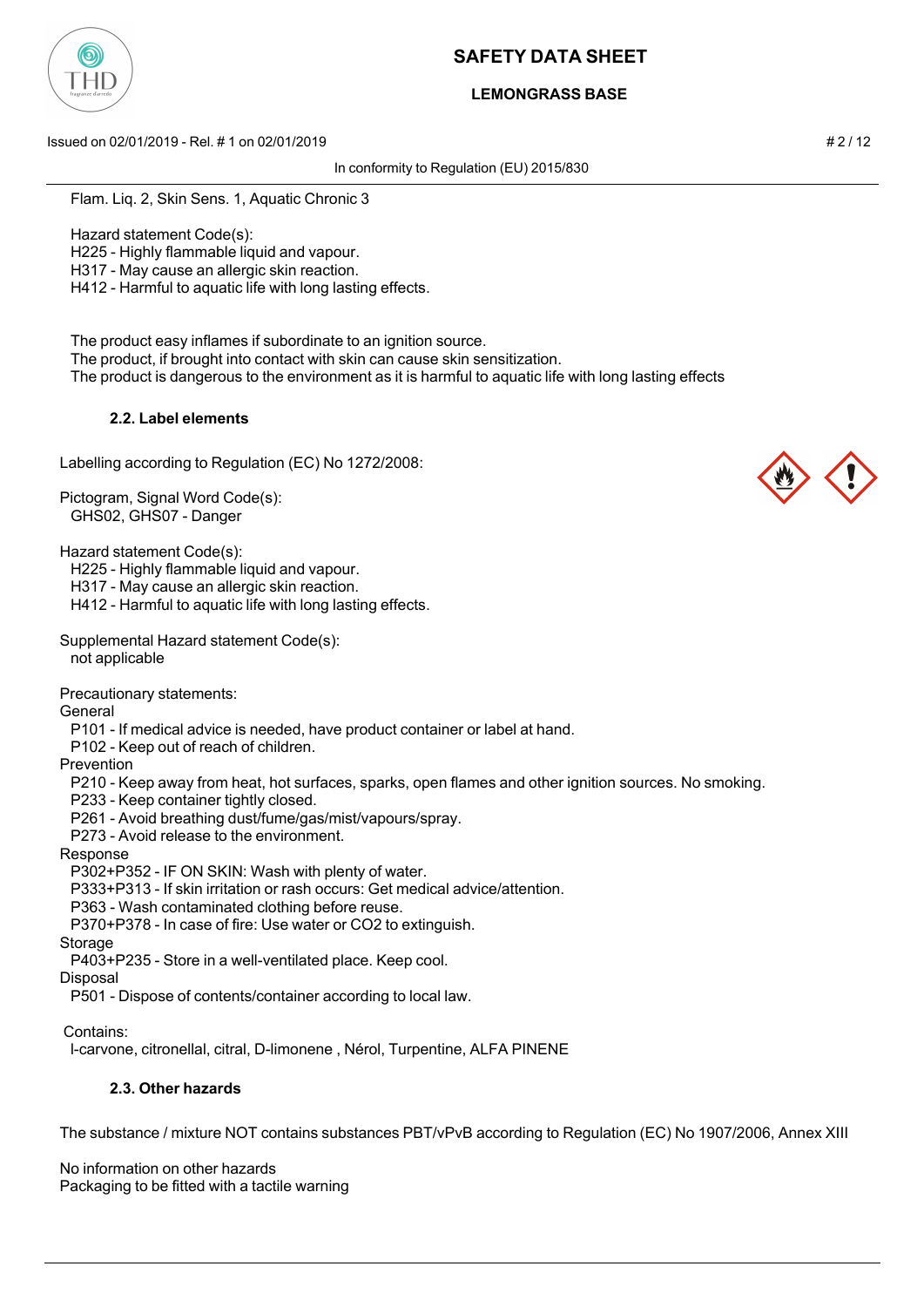

# **LEMONGRASS BASE**

Issued on 02/01/2019 - Rel. # 1 on 02/01/2019 **# 3** / 12

In conformity to Regulation (EU) 2015/830

#### **3.1 Substances**

Irrilevant

### **3.2 Mixtures**

Refer to paragraph 16 for full text of hazard statements

Allergens contained: Terpeni d'arancio = 1,500

| Substance                                                                                                  | Concentration   | <b>Classification</b>                                                                                                                                                                                              | Index        | <b>CAS</b> | <b>EINECS</b> | <b>REACh</b>              |
|------------------------------------------------------------------------------------------------------------|-----------------|--------------------------------------------------------------------------------------------------------------------------------------------------------------------------------------------------------------------|--------------|------------|---------------|---------------------------|
| Dipropilene glicol metile etere<br>substance for which there are<br>Community workplace exposure<br>limits | $> 5 \le 10\%$  |                                                                                                                                                                                                                    |              | 34590-94-8 | 252-104-2     | 01-2119450<br>011-60-00   |
| propan-2-ol                                                                                                | $> 1 \le 5\%$   | Flam. Liq. 2, H225;<br>Eye Irrit. 2, H319;<br>STOT SE 3, H336                                                                                                                                                      | 603-117-00-0 | 67-63-0    | 200-661-7     |                           |
| citral                                                                                                     | $> 1 \le 5\%$   | Skin Irrit. 2, H315;<br><b>Skin Sens. 1, H317</b>                                                                                                                                                                  | 605-019-00-3 | 5392-40-5  | 226-394-6     |                           |
| D-limonene                                                                                                 | $> 1 \le 5\%$   | Flam. Liq. 3, H226;<br>Skin Irrit. 2, H315;<br>Skin Sens. 1, H317;<br>Aquatic Acute 1,<br>H400; Aquatic<br>Chronic 1, H410                                                                                         | 601-029-00-7 | 5989-27-5  | 205-341-0     |                           |
| Linalool                                                                                                   | $> 1 \le 5\%$   | Skin Irrit. 2, H315;<br>Eye Irrit. 2, H319                                                                                                                                                                         |              | 78-70-6    |               |                           |
| citral                                                                                                     | $> 0.1 \le 1\%$ | Skin Irrit. 2, H315;<br>Skin Sens. 1, H317                                                                                                                                                                         | 605-019-00-3 | 5392-40-5  | 226-394-6     |                           |
| Nérol                                                                                                      | $> 0.1 \le 1\%$ | Skin Corr. 2, H315;<br>Skin Sens. 1B, H317;<br>Eye Dam. 1, H318                                                                                                                                                    |              | 106-25-2   | 203-378-7     | 01-2119983<br>244-33-**** |
| 3,7,11-Trimethyldodeca-1,6,10-tri<br>en-3-ol                                                               | $> 0.1 \le 1\%$ | Aquatic Chronic 1,<br>H410                                                                                                                                                                                         |              | 7212-44-4  | 230-597-5     |                           |
| Turpentine                                                                                                 | $> 0.1 \le 1\%$ | Flam. Liq. 3, H226;<br>Acute Tox. 4, H302;<br>Asp. Tox. 1, H304;<br>Acute Tox. 4, H312;<br>Skin Irrit. 2, H315;<br>Skin Sens. 1, H317;<br>Eye Irrit. 2, H319;<br>Acute Tox. 4, H332;<br>Aquatic Chronic 2,<br>H411 | 650-002-00-6 | 8006-64-2  | 232-350-7     |                           |
| 2,6-di-tert-butyl-p-cresol                                                                                 | $> 0,1 \le 1\%$ | Aquatic Chronic 1,<br>H410                                                                                                                                                                                         |              | 128-37-0   | 204-881-4     | 01-2119565<br>113-46      |
| I-carvone                                                                                                  | $> 0.1 \le 1\%$ | Skin Sens. 1, H317                                                                                                                                                                                                 | 606-148-00-8 | 6485-40-1  | 229-352-5     |                           |
| <b>ALFA PINENE</b>                                                                                         | $> 0.1 \le 1\%$ | Flam. Liq. 3, H226;<br>Asp. Tox. 1, H304;<br>Skin Sens. 1, H317;<br>Aquatic Chronic 1,<br>H410                                                                                                                     |              | 7785-26-4  | 232-077-3     |                           |
| citronellal                                                                                                | $> 0,1 \le 1\%$ | Skin Irrit. 2, H315;<br>Skin Sens. 1B, H317;<br>Eye Irrit. 2, H319                                                                                                                                                 |              | 106-23-0   | 203-376-6     | 01-2119474<br>900-37-xxxx |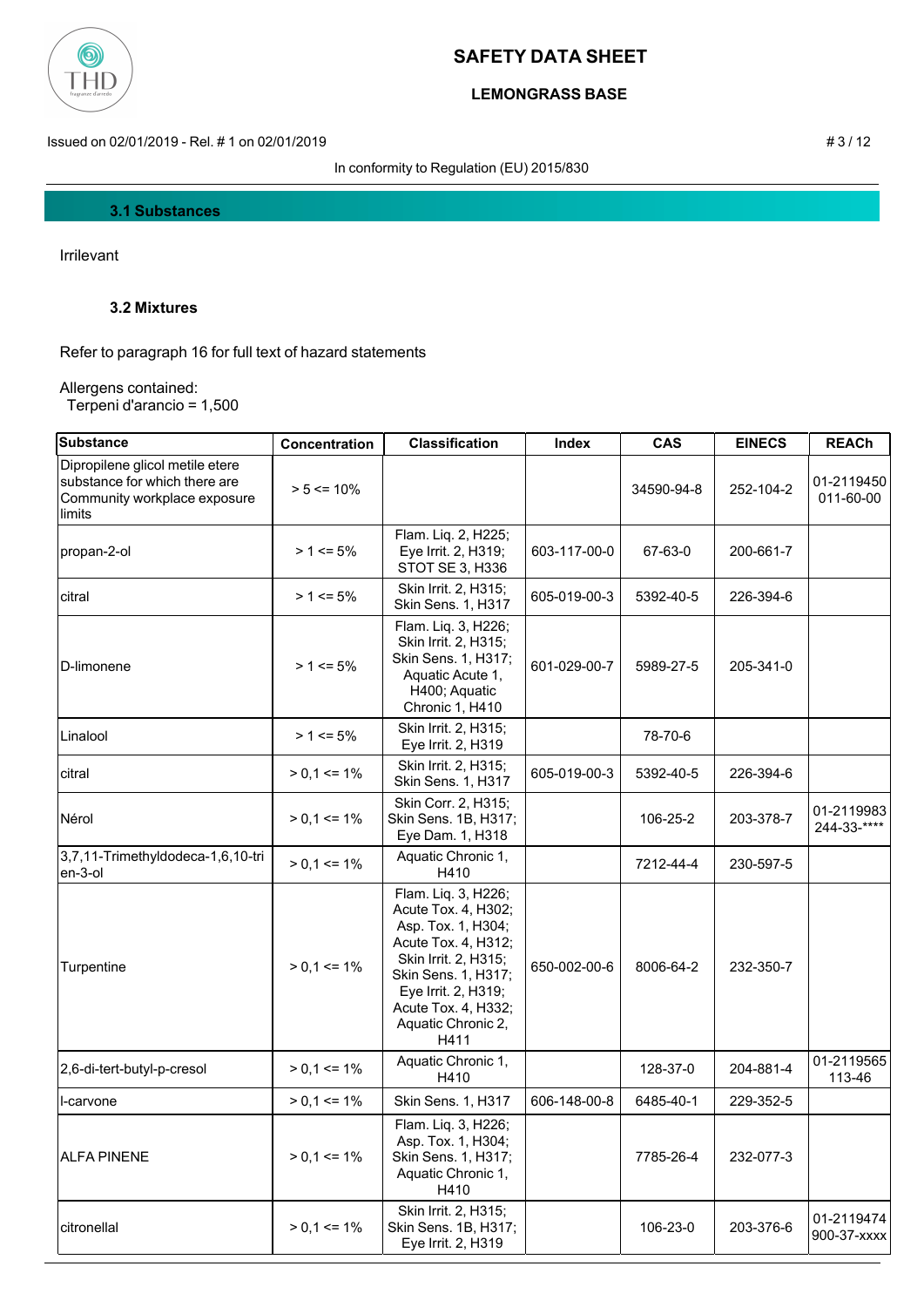

### **LEMONGRASS BASE**

#### Issued on 02/01/2019 - Rel. # 1 on 02/01/2019 # 4 / 12

| $\frac{1}{2}$ $\frac{1}{2}$ , $\frac{1}{2}$ , $\frac{1}{2}$ , $\frac{1}{2}$ , $\frac{1}{2}$ , $\frac{1}{2}$ |                                   |      |                      |                       |              |                  |               |              |
|-------------------------------------------------------------------------------------------------------------|-----------------------------------|------|----------------------|-----------------------|--------------|------------------|---------------|--------------|
| Substance                                                                                                   |                                   |      | <b>Concentration</b> | <b>Classification</b> | <b>Index</b> | <b>CAS</b>       | <b>EINECS</b> | <b>REACh</b> |
|                                                                                                             |                                   |      |                      |                       |              |                  |               |              |
|                                                                                                             | <b>Fractionated global values</b> |      |                      |                       |              |                  |               |              |
| H <sub>225</sub>                                                                                            | $= 82.00$                         | H319 | $= 6,13$             | H336                  | $= 4.10$     | H410             | $= 2,33$      |              |
| H335                                                                                                        | $= 0,38$                          | H315 | $= 8,03$             | H317                  | $= 6.98$     | H <sub>226</sub> | $= 2,18$      |              |
| H400                                                                                                        | $= 1,50$                          | H318 | $= 0.75$             | H332                  | $= 0.38$     | H312             | $= 0,38$      |              |
| H302                                                                                                        | $= 0,38$                          | H304 | $= 0,68$             | H411                  | $= 0.38$     |                  |               |              |

In conformity to Regulation (EU) 2015/830

### **SECTION 4. First aid measures**

#### **4.1. Description of first aid measures**

#### Inhalation:

 Air the area. Move immediately the contaminated patient from the area and keep him at rest in a well ventilated area. If you feel unwell seek medical advice.

Direct contact with skin (of the pure product).: In case of contact with skin, wash immediately with water.

Direct contact with eyes (of the pure product).:

Wash immediately and thorougly with running water for at least 10 minutes.

Ingestion:

Not hazardous. It's possible to give activated charcoal in water or liquid paraffin medicine

### **4.2. Most important symptoms and effects, both acute and delayed**

No data available.

### **4.3. Indication of any immediate medical attention and special treatment needed**

If skin irritation or rash occurs: Get medical advice/attention. If medical advice is needed, have product container or label at hand.

### **SECTION 5. Firefighting measures**

### **5.1. Extinguishing media**

Advised extinguishing agents: In the case of fire use: water or CO2 to extiguish.

Extinguishing means to avoid: Water jets. Use water jets only to cool the surfaces of the containers exposed to fire.

### **5.2. Special hazards arising from the substance or mixture**

No data available.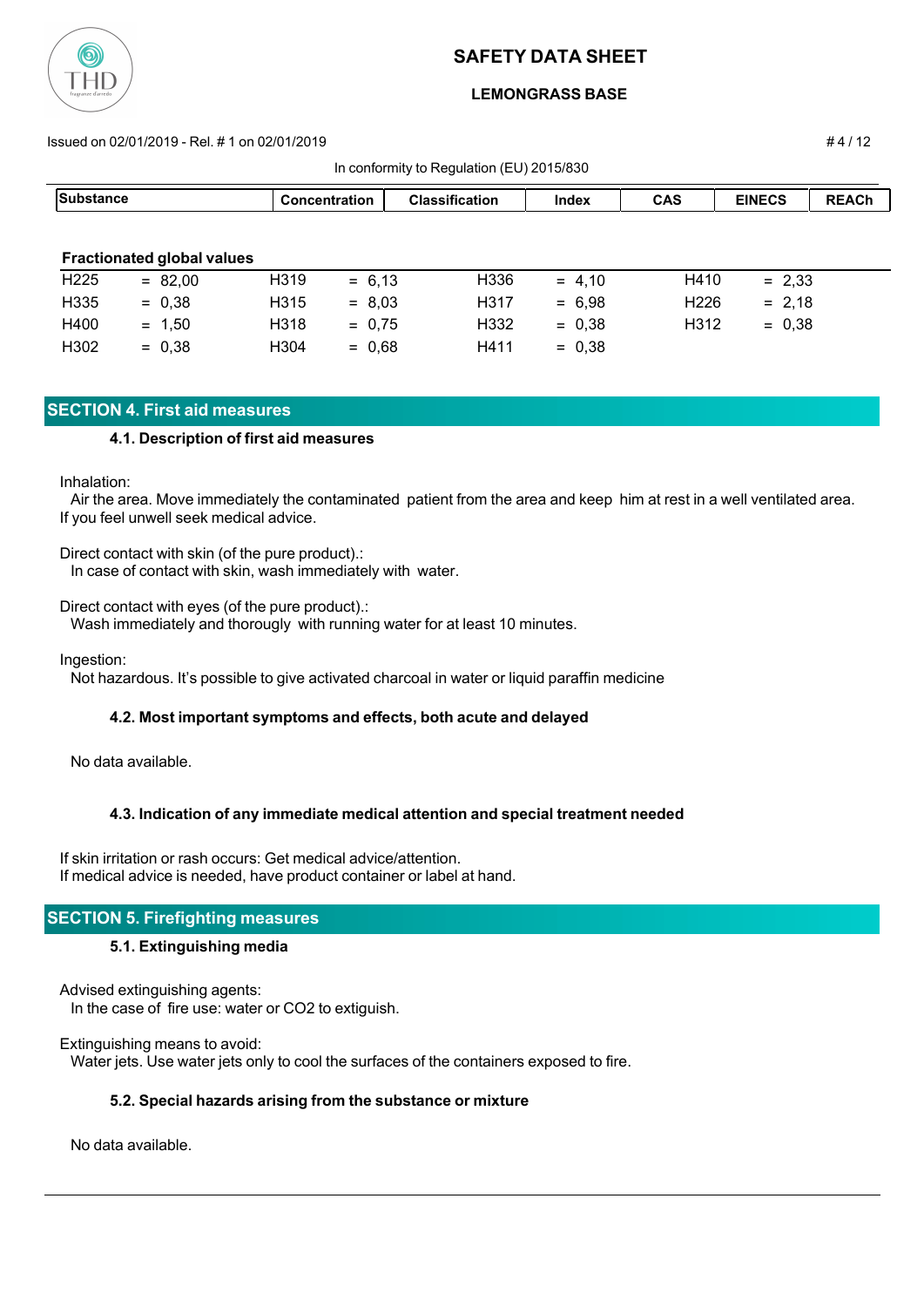

### **LEMONGRASS BASE**

Issued on 02/01/2019 - Rel. # 1 on 02/01/2019 # 5 / 12

In conformity to Regulation (EU) 2015/830

#### **5.3. Advice for firefighters**

Use protection for the breathing apparatus

Safety helmet and full protective suit.

The spray water can be used to protect the people involved in the extinction

 You may also use selfrespirator, especially when working in confined and poorly ventilated area and if you use halogenated extinguishers (Halon 1211 fluobrene, Solkan 123, NAF, etc...)

Keep containers cool with water spray

### **SECTION 6. Accidental release measures**

### **6.1. Personal precautions, protective equipment and emergency procedures**

6.1.1 For non-emergency personnel: Leave the area surrounding the spill or release. Do not smoke Wear gloves and protective clothing

6.1.2 For emergency responders: Wear gloves and protective clothing Eliminate all unguarded flames and possible sources of ignition. No smoking. Provision of sufficient ventilation. Evacuate the danger area and, in case, consult an expert.

### **6.2. Environmental precautions**

Contain spill with earth or sand.

 If the product has entered a watercourse in sewers or has contaminated soil or vegetation, notify it to the authorities. Discharge the remains in compliance with the regulations

### **6.3. Methods and material for containment and cleaning up**

 6.3.1 For containment: Recover the product for reuse, if possible, or for removal. Possibly absorb it with inert material. Prevent it from entering the sewer system.

 6.3.2 For cleaning up: After wiping up, wash with water the area and materials involved

 6.3.3 Other information: Nothing in particular.

### **6.4. Reference to other sections**

Refer to paragraphs 8 and 13 for more information

### **SECTION 7. Handling and storage**

### **7.1. Precautions for safe handling**

 Avoid contact and inhalation of vapors In residential areas do not use on large surfaces. Do not smoke at work At work do not eat or drink. Contaminated work clothing should not be allowed out of the workplace.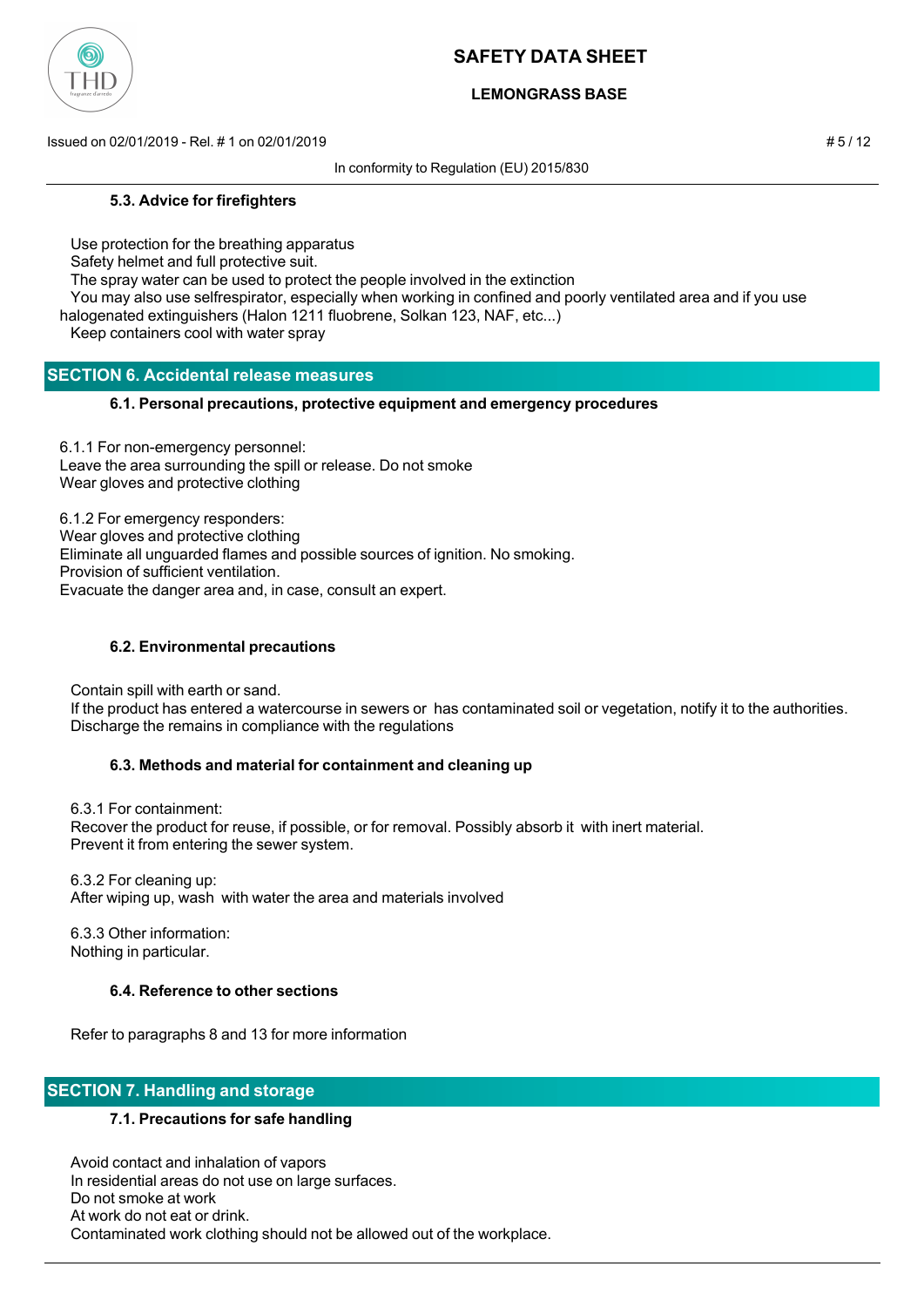### **LEMONGRASS BASE**

Issued on 02/01/2019 - Rel. # 1 on 02/01/2019 # 6 / 12

In conformity to Regulation (EU) 2015/830

 Wear protective gloves/protective clothing/eye protection/face protection. See also paragraph 8 below.

### **7.2. Conditions for safe storage, including any incompatibilities**

 Keep in original container closed tightly. Do not store in open or unlabeled containers. Keep containers upright and safe by avoiding the possibility of falls or collisions. Store in a cool place, away from sources of heat and `direct exposure of sunlight. Keep containers tightly closed. Always store in well ventilated areas. Never close the container tightly, leave a chance to vent Keep away from open flames, sparks and heat sources. Avoid direct sunlight exposure.

### **7.3. Specific end use(s)**

Private households.: Handle with care. Store in a ventilated place away from heat sources. Keep container tightly closed.

### **SECTION 8. Exposure controls/personal protection**

#### **8.1. Control parameters**

Dipropilene glicol metile etere \*\*\*\* Not translated \*\*\*\*

propan-2-ol:

TLV: TWA 200 ppm 400 ppm as STEL A4 (not classifiable as a human carcinogen); (ACGIH 2004). MAK: 200 ppm 500 mg/m peak limitation Category: II (2); Risk group for pregnancy: C; (DFG 2004).

D-limonene:

MAK: 20 ppm mg/m 110 skin sensitization (Sh); Peak limitation category: II (2); Risk group for pregnancy: C; (DFG 2005).

Turpentine: TLV: 100 ppm( come TWA); SEN Proposte di modifica; (ACGIH 2001).

### **8.2. Exposure controls**

Appropriate engineering controls: Private households.: No specific control required.

Individual protection measures:

 (a) Eye / face protection Not needed for normal use.

(b) Skin protection

 (i) Hand protection When handling the pure product use chemical resistant protective gloves (EN 374-1/EN374-2/EN374-3)



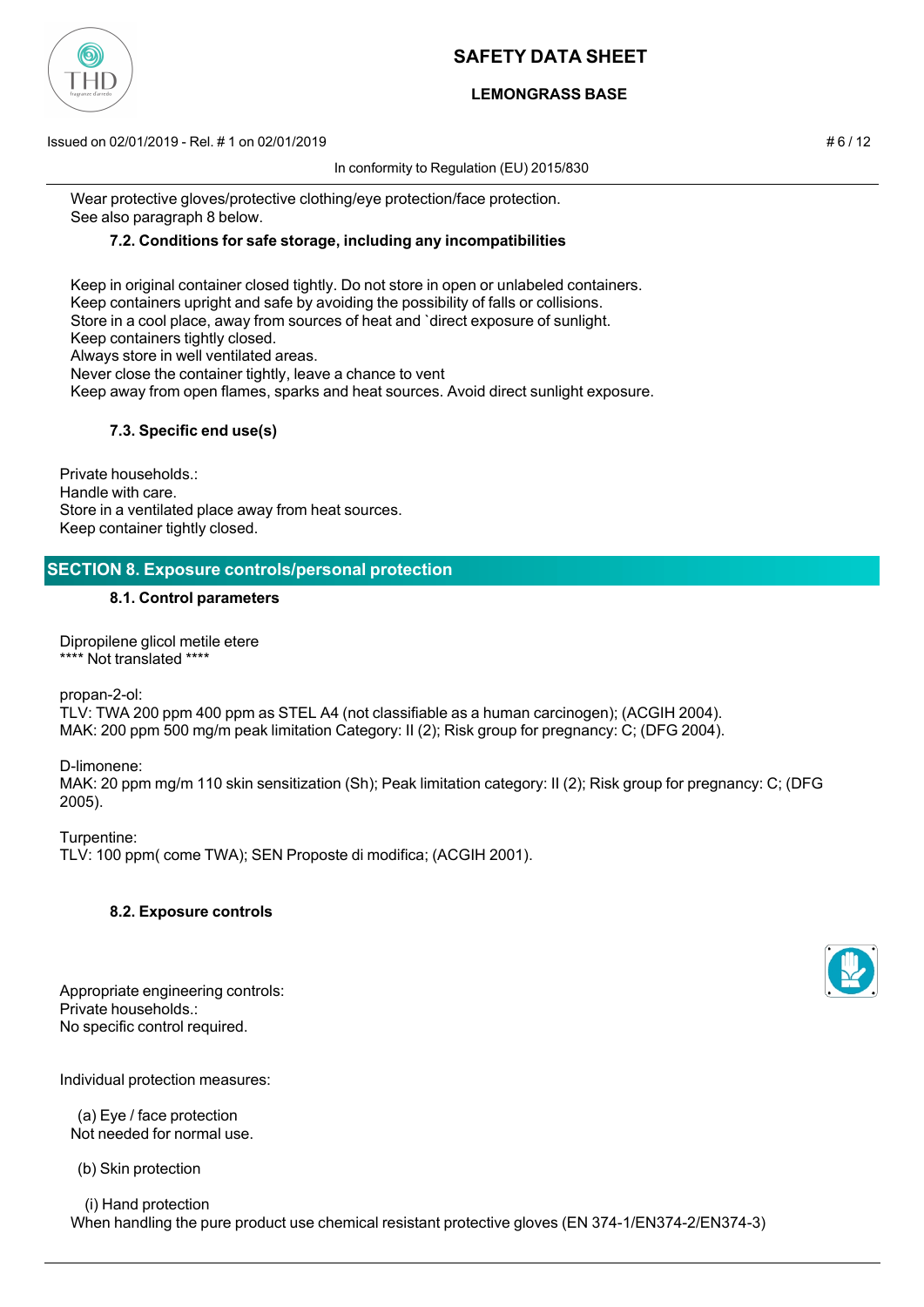

### **LEMONGRASS BASE**

Issued on 02/01/2019 - Rel. # 1 on 02/01/2019 # 7 / 12

In conformity to Regulation (EU) 2015/830

 (ii) Other Wear normal work clothing.

 (c) Respiratory protection Not needed for normal use.

 (d) Thermal hazards No hazard to report

Environmental exposure controls:

Related to contained substances:

D-limonene:

Do not let this chemical contaminates the environment.

Turpentine:

Do not let this chemical contaminates the environment. Do not discard into the sewer system.

# **SECTION 9. Physical and chemical properties**

### **9.1. Information on basic physical and chemical properties**

| Physical and chemical properties             | Value                                   | <b>Determination method</b> |  |
|----------------------------------------------|-----------------------------------------|-----------------------------|--|
| Appearance                                   | Liquid, fron straw to yellow            |                             |  |
| Odour                                        | citrus                                  |                             |  |
| Odour threshold                              | not determined                          |                             |  |
| pH                                           | 7,2                                     | EPA 150.1 1982              |  |
| Melting point/freezing point                 | not determined                          |                             |  |
| Initial boiling point and boiling range      | $86^{\circ}$ C                          | Phisical                    |  |
| Flash point                                  | $14^{\circ}$ C                          | ASTM D 93(2006)             |  |
| Evaporation rate                             | not determined                          |                             |  |
| Flammability (solid, gas)                    | not determined                          |                             |  |
| Upper/lower flammability or explosive limits | not determined                          |                             |  |
| Vapour pressure                              | not determined                          |                             |  |
| Vapour density                               | not determined                          |                             |  |
| Relative density                             | 0,821 kg/l                              | ASTM D1298-12b(2017)        |  |
| Solubility(ies)                              | not determined                          |                             |  |
| Water solubility                             | not determined                          |                             |  |
| Partition coefficient: n-octanol/water       | not determined                          |                             |  |
| Auto-ignition temperature                    | not determined                          |                             |  |
| Decomposition temperature                    | not determined                          |                             |  |
| Viscosity                                    | Cinematica: 6,9 mm2/s Dinamica: 5,66 cP | <b>ASTM D445-18</b>         |  |
| Explosive properties                         | not determined                          |                             |  |
| Oxidising properties                         | not determined                          |                             |  |

### **9.2. Other information**

No data available.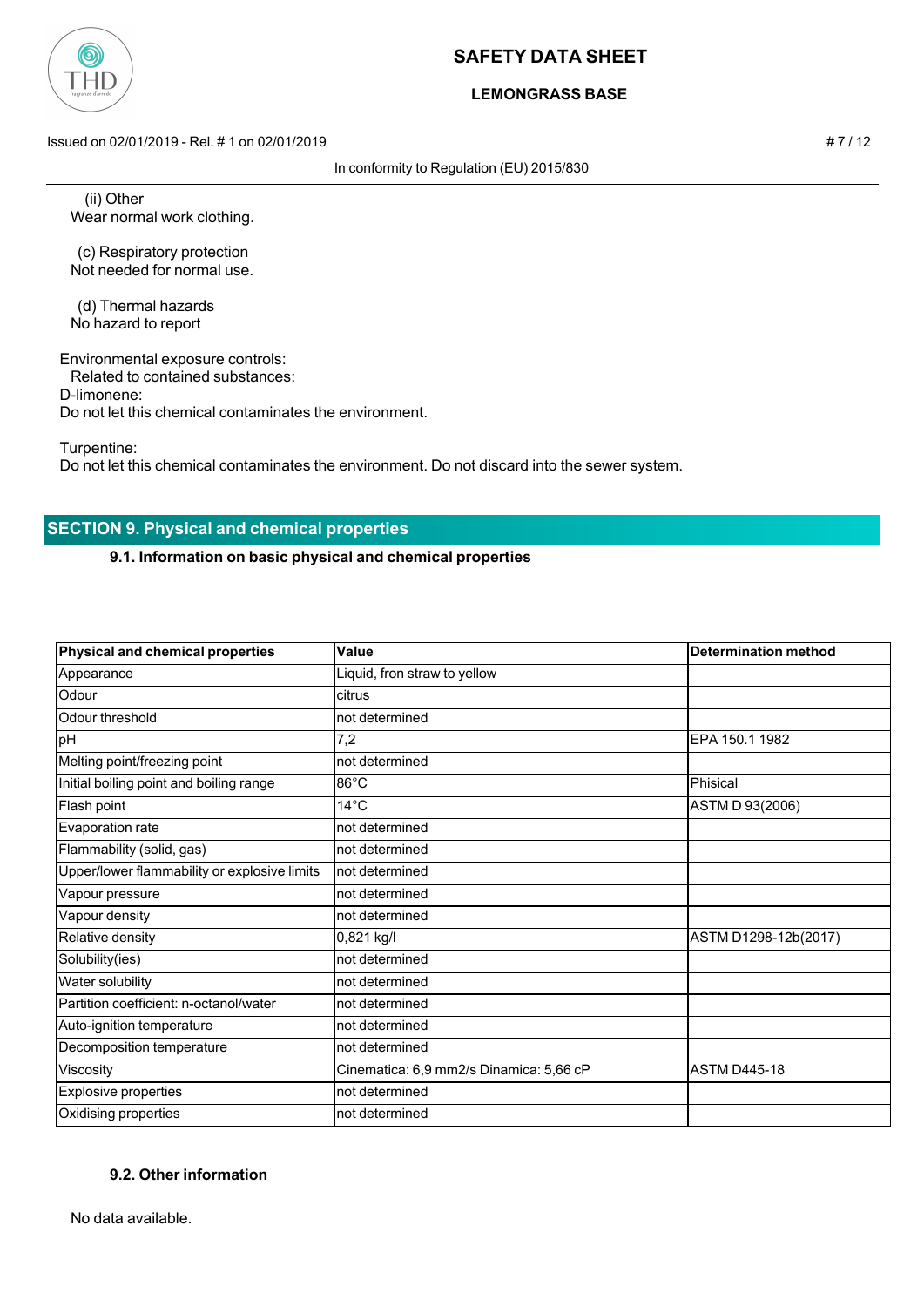

### **LEMONGRASS BASE**

Issued on 02/01/2019 - Rel. # 1 on 02/01/2019 # 8 / 12

In conformity to Regulation (EU) 2015/830

### **SECTION 10. Stability and reactivity**

### **10.1. Reactivity**

No reactivity hazards

#### **10.2. Chemical stability**

No hazardous reaction when handled and stored according to provisions.

#### **10.3. Possibility of hazardous reactions**

There are no hazardous reactions

#### **10.4. Conditions to avoid**

 Avoid contact with combustible materials. The product could catch fire. heat, open flames, sparks or hot surfaces.

#### **10.5. Incompatible materials**

Nothing in particular.

### **10.6. Hazardous decomposition products**

Does not decompose when used for intended uses.

### **SECTION 11. Toxicological information**

### **11.1. Information on toxicological effects**

ATE(mix) oral = 133.333,3 mg/kg

ATE(mix) dermal = 293.333,3 mg/kg

 $ATE(min)$  inhal = 2.933,3 mg/l/4 h

(a) acute toxicity: based on available data, the classification criteria are not met

(b) skin corrosion/irritationbased on available data, the classification criteria are not met

(c) serious eye damage/irritation: based on available data, the classification criteria are not met

(d) respiratory or skin sensitization: The product, if brought into contact with skin can cause skin sensitization.

(e) germ cell mutagenicity: based on available data, the classification criteria are not met

(f) carcinogenicity: based on available data, the classification criteria are not met

(g) reproductive toxicity: based on available data, the classification criteria are not met

 (h) specific target organ toxicity (STOT) single exposure: based on available data, the classification criteria are not met

 (i) specific target organ toxicity (STOT) repeated exposurebased on available data, the classification criteria are not met

(j) aspiration hazard: based on available data, the classification criteria are not met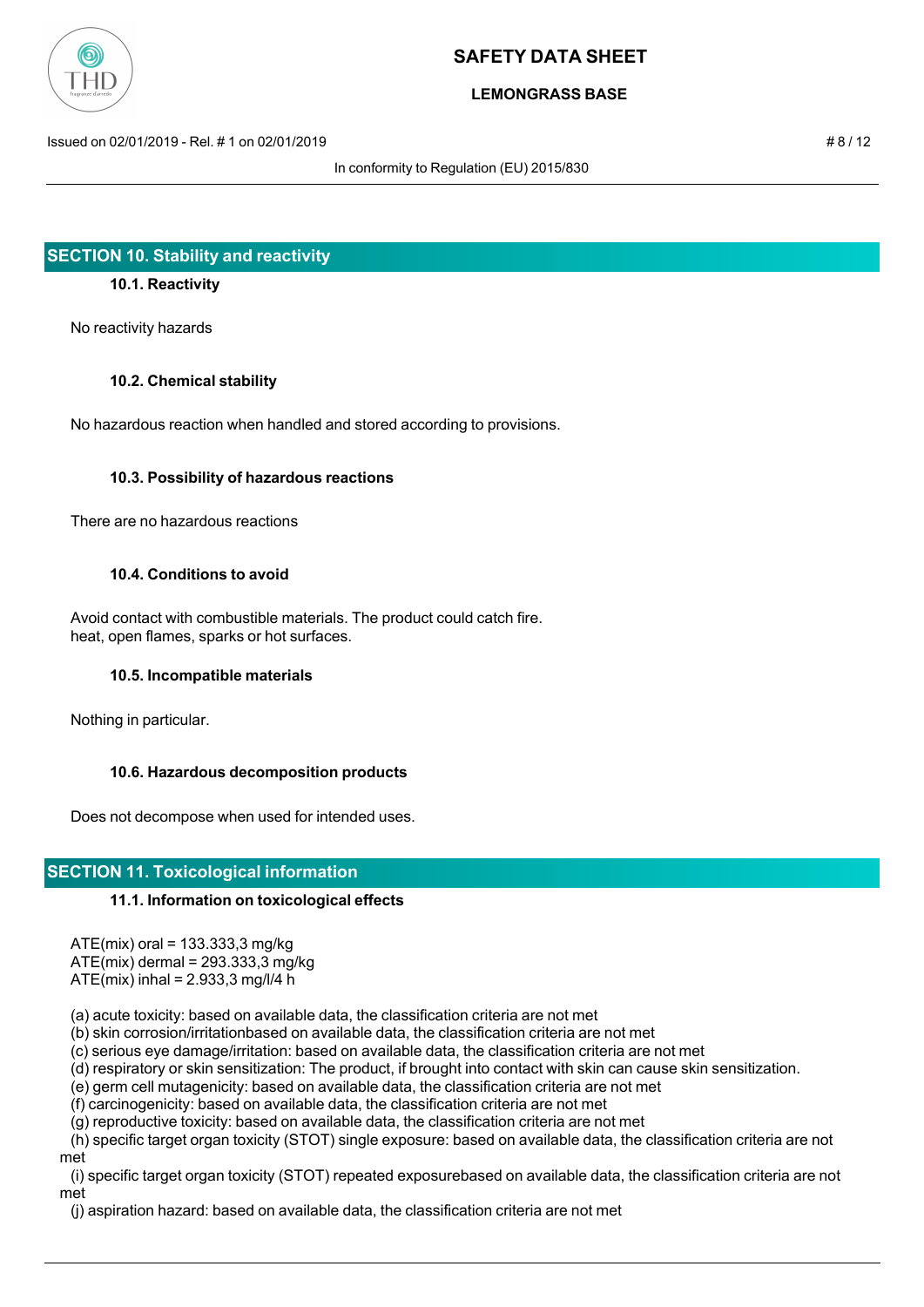

### **LEMONGRASS BASE**

Issued on 02/01/2019 - Rel. # 1 on 02/01/2019 **Assumed by a structure of the structure of the structure of the structure of the structure of the structure of the structure of the structure of the structure of the structure** 

In conformity to Regulation (EU) 2015/830

Related to contained substances:

propan-2-ol:

Routes of exposure: the substance can be absorbed into the body by inhalation of its vapour.

INHALATION RISK: A harmful contamination of air sar reached quite slowly due to evaporation of the substance at 20 C; However, for spraying or scattering, much more quickly.

Effects of short-term exposure: the substance is irritating to eyes and respiratory tract pu substance determining effects on the central nervous system, causing depression. Exposure far above the OEL pu lead to unconsciousness. Effects of long-term or repeated: liquid degreasing characteristics.

Acute hazards/symptoms INHALATION cough. Vertigo. Drowsiness. Headache. Sore throat. See If Swallowed. SKIN dry skin.

EYE Redness.

SWALLOWED, abdominal pain. Respiratory difficulties. Nausea. A State of unconsciousness. Vomiting. (Further see inhalation).

N O T E The use of alcoholic beverages enhances the harmful effect. LD50 (rat) Oral (mg/kg body weight) = 2100 LD50 Dermal (rat or rabbit) (mg/kg body weight) = 2100

D-limonene:

INHALATION RISK: can not be given any indication about the speed with which it reaches a harmful contamination in the air due to evaporation of the substance at 20 C.

Effects of short-term exposure: the substance is irritating to the skin and mildly irritating to eyes effects of REPEATED EXPOSURE or long-term repeated or prolonged contact may cause skin sensitization acute hazards/symptoms SKIN Redness. Pain.

Redness EYES

Turpentine:

Routes of Entry: Absorbed through skin. Eye contact. Inhalation. Ingestion.

Toxicity to Animals:

WARNING: THE LC50 VALUES HEREUNDER ARE ESTIMATED ON THE BASIS OF A 4-HOUR EXPOSURE.

Acute oral toxicity (LD50): 5760 mg/kg [Rat].

Acute toxicity of the vapor (LC50): 29000 1 hours [Mouse].

Chronic Effects on Humans:

May cause damage to the following organs: kidneys, lungs, bladder, gastrointestinal tract, upper respiratory tract, skin, eyes, Urinary System, central nervous system (CNS), ears, nose/sinuses.

Other Toxic Effects on Humans:

Very hazardous in case of ingestion.

Hazardous in case of skin contact (irritant), of inhalation.

Slightly hazardous in case of skin contact (permeator).

Special Remarks on Toxicity to Animals: Not available.

Special Remarks on Chronic Effects on Humans: Not available.

Special Remarks on other Toxic Effects on Humans: Not available.

### **SECTION 12. Ecological information**

### **12.1. Toxicity**

 Related to contained substances: D-limonene: The substance is very toxic to aquatic organisms.

Turpentine: Ecotoxicity: Not available. BOD5 and COD: Not available. Products of Biodegradation: Possibly hazardous short term degradation products are not likely. However, long term degradation products may arise. Toxicity of the Products of Biodegradation: The products of degradation are more toxic.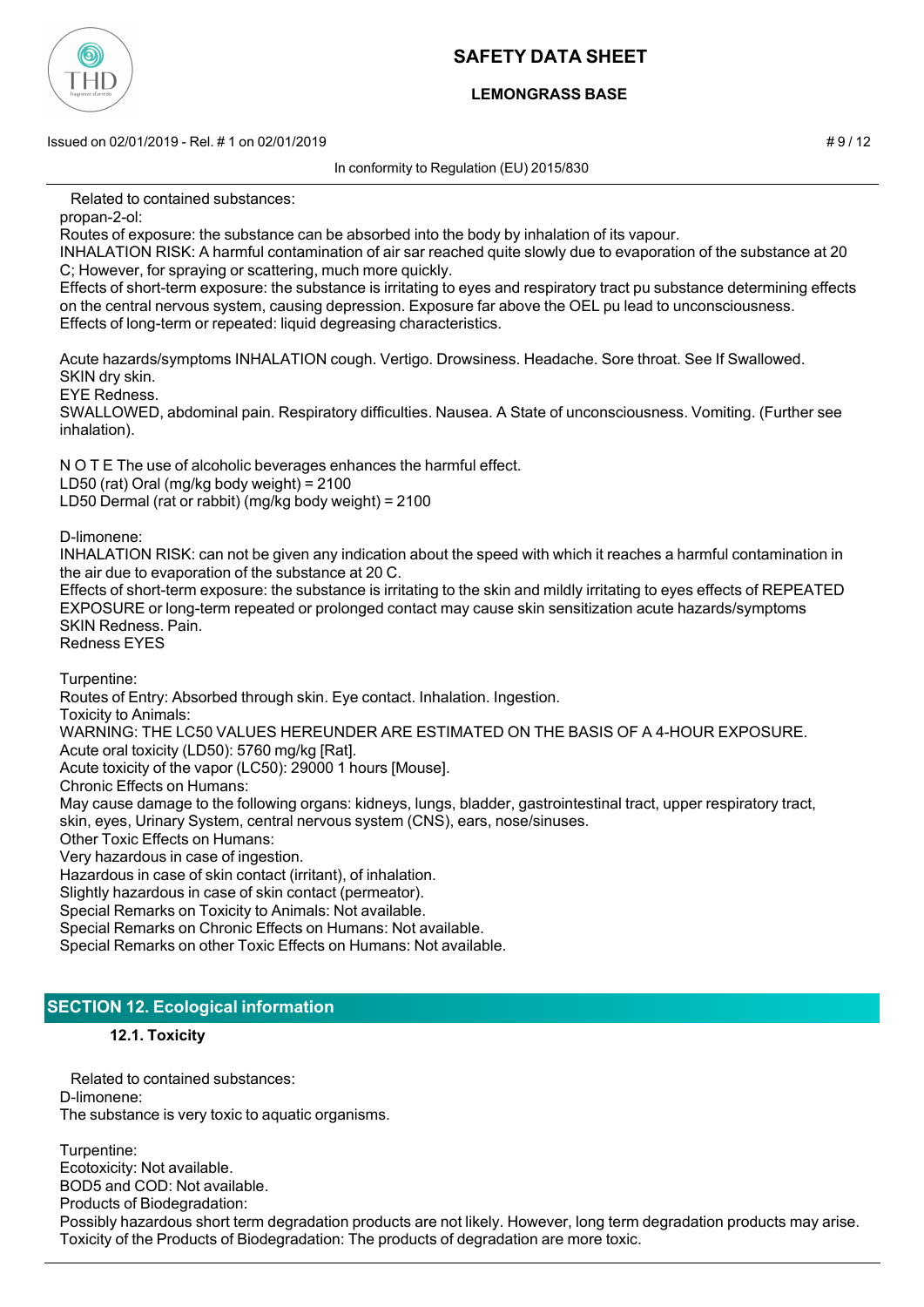

### **LEMONGRASS BASE**

Issued on 02/01/2019 - Rel. # 1 on 02/01/2019 **# 10 / 12** substitution to the state of the state of the state of the state of the state of the state of the state of the state of the state of the state of the state of the s

In conformity to Regulation (EU) 2015/830

Special Remarks on the Products of Biodegradation: Not available

The product is dangerous for the environment as it is toxic for aquatic organisms following acute exposure.

Use according to good working practices to avoid pollution into the environment.

### **12.2. Persistence and degradability**

No data available.

#### **12.3. Bioaccumulative potential**

 Related to contained substances: D-limonene: Possible bioaccumulation of this chemical in fish.

#### **12.4. Mobility in soil**

 Related to contained substances: propan-2-ol: The pi product water and light fully miscible in 20 C. Is lost by evaporation within one day. Large volumes can penetrate into the soil and contaminate groundwater.

#### **12.5. Results of PBT and vPvB assessment**

The substance / mixture NOT contains substances PBT/vPvB according to Regulation (EC) No 1907/2006, Annex XIII

### **12.6. Other adverse effects**

No adverse effects

### **SECTION 13. Disposal considerations**

#### **13.1. Waste treatment methods**

 Do not reuse empty containers. Dispose of them in accordance with the regulations in force. Any remaining product should be disposed of according to applicable regulations by addressing to authorized companies. Recover if possible. Send to authorized discharge plants or for incineration under controlled conditions. Operate according to local and National rules in force

### **SECTION 14. Transport information**

### **14.1. UN number**

ADR/RID/IMDG/ICAO-IATA: 1266

ADR exemption because compliance with the following characteristics: Combination packagings: per inner packaging 5 L per package 30 Kg Inner packagings placed in skrink-wrapped or stretch-wrapped trays: per inner packaging 5 L per package 20 Kg

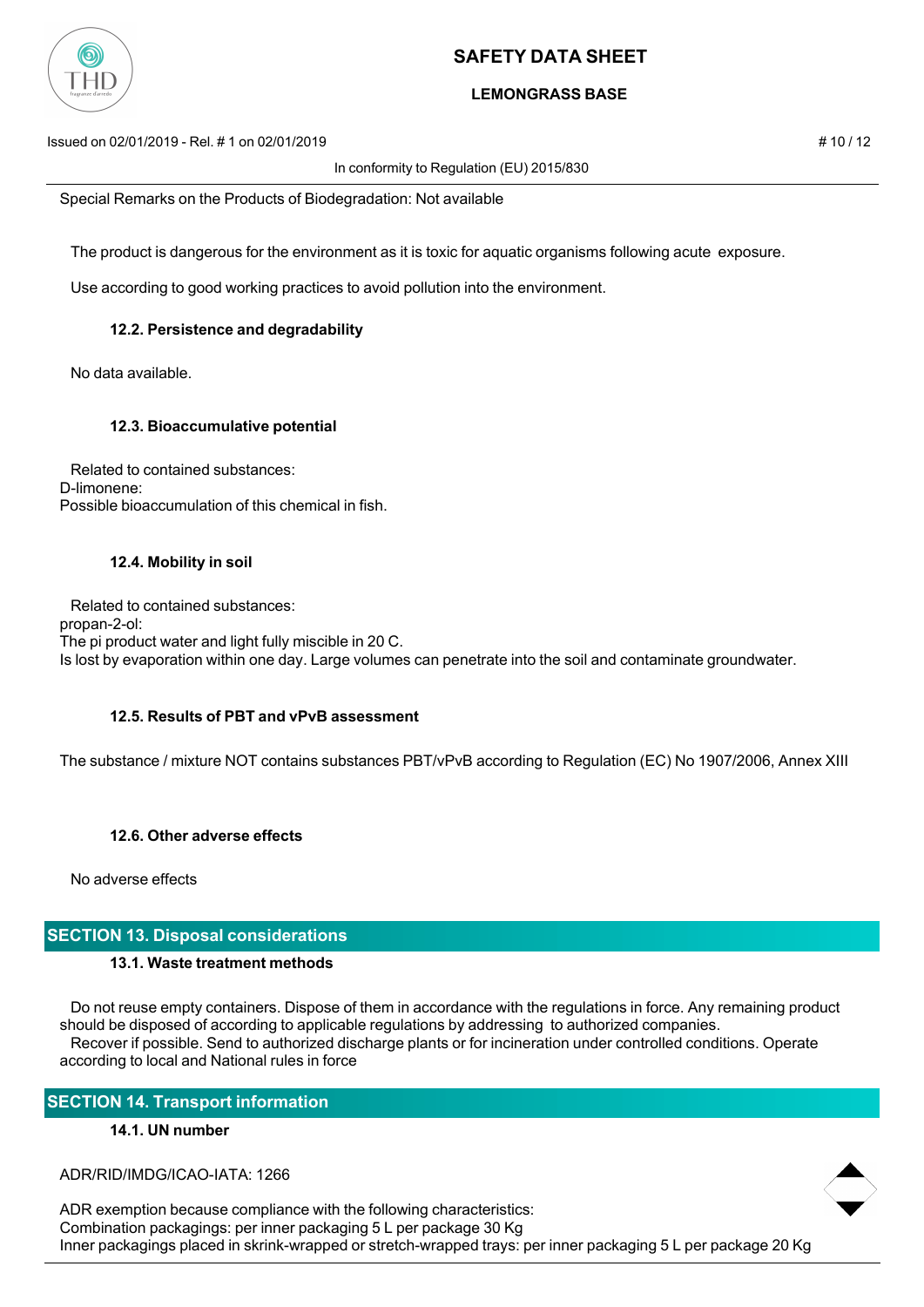

### **LEMONGRASS BASE**

Issued on 02/01/2019 - Rel. # 1 on 02/01/2019 # 11 / 12

In conformity to Regulation (EU) 2015/830

### **14.2. UN proper shipping name**

ADR/RID/IMDG: PRODOTTI PER PROFUMERIA contenenti solventi infiammabili ADR/RID/IMDG: PERFUMERY PRODUCTS with flammable solvents ICAO-IATA: PERFUMERY PRODUCTS with flammable solvents

### **14.3. Transport hazard class(es)**

ADR/RID/IMDG/ICAO-IATA: Class : 3 ADR/RID/IMDG/ICAO-IATA: Label : Limited quantities ADR: Tunnel restriction code : D/E ADR/RID/IMDG/ICAO-IATA: Limited quantities : 5 L IMDG - EmS : F-E, S-D

### **14.4. Packing group**

### ADR/RID/IMDG/ICAO-IATA: III

### **14.5. Environmental hazards**

ADR/RID/ICAO-IATA: Product is not environmentally hazardous IMDG: Marine polluting agent : Not

#### **14.6. Special precautions for user**

The transport must be carried out by authorised vehicles carrying dangerous goods in accordance with the requirements of the current edition of the agreement and the provisions A.D.R national regulations. The transport must be carried out in the original packaging and in packages that are made from materials resistant to the content and not likely to generate with this dangerous reactions. Employees to the loading and unloading of dangerous goods have received proper training on the risks presented by prepared and on possible procedures to be taken in the event of emergency situations

### **14.7. Transport in bulk according to Annex II of MARPOL73/78 and the IBC Code**

It is not intended to carry bulk

### **SECTION 15. Regulatory information**

**15.1. Safety, health and environmental regulations/legislation specific for the substance or mixture**

Seveso category: P5c - FLAMMABLE LIQUIDS

REGULATION (EU) No 1357/2014 - waste: HP3 - Flammable HP14 - Ecotoxic

#### **15.2. Chemical safety assessment**

No chemical safety assessment was carried out by the supplier